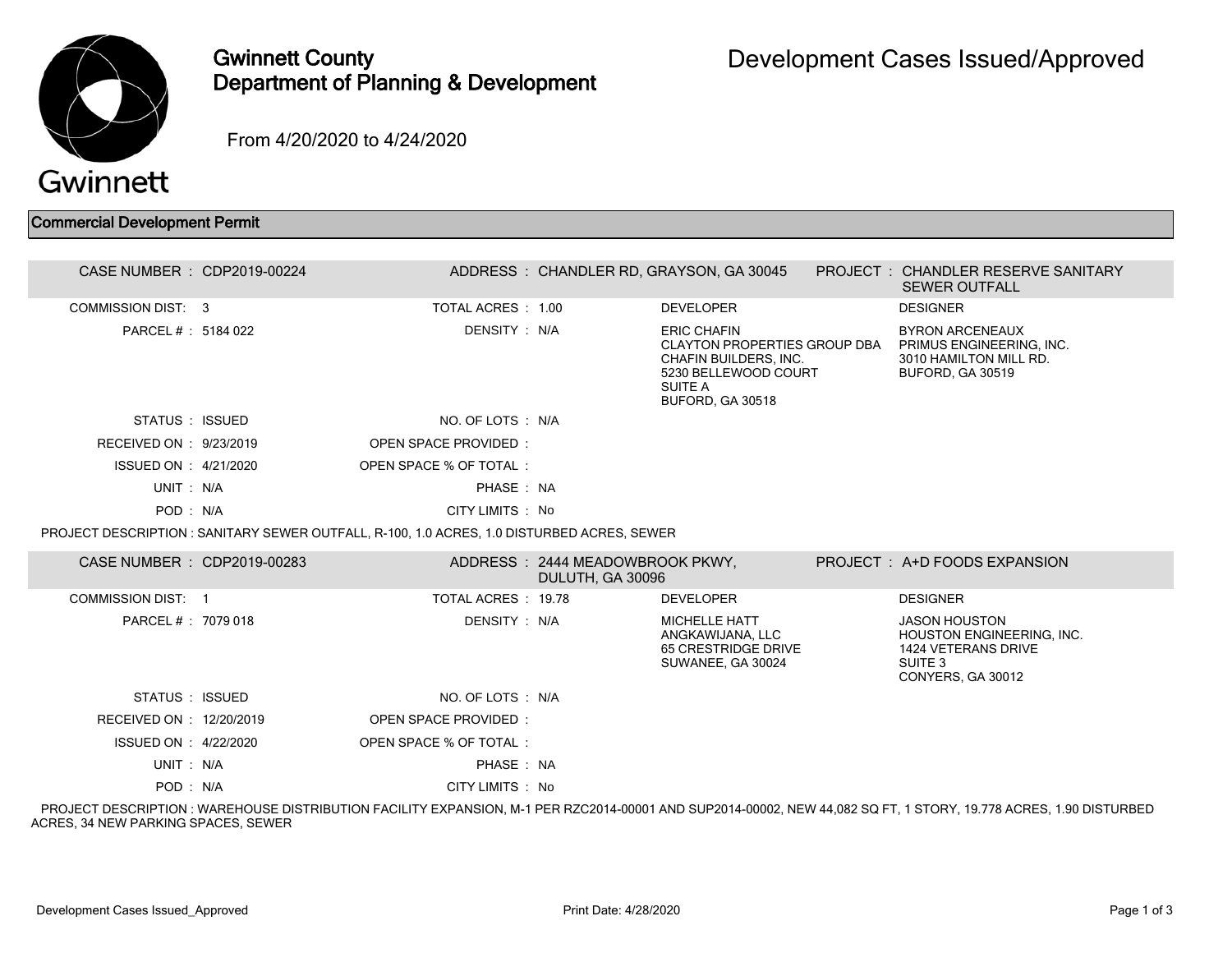| CASE NUMBER : CDP2020-00006                                                                                                                       |  |                         | DULUTH, GA 30096                                        | ADDRESS: 3555 PEACHTREE INDUSTRIAL BLVD, PROJECT: CHICK-FIL-A #0821                 |  |                                                                                       |  |
|---------------------------------------------------------------------------------------------------------------------------------------------------|--|-------------------------|---------------------------------------------------------|-------------------------------------------------------------------------------------|--|---------------------------------------------------------------------------------------|--|
| COMMISSION DIST: 1                                                                                                                                |  | TOTAL ACRES: 1.25       |                                                         | <b>DEVELOPER</b>                                                                    |  | <b>DESIGNER</b>                                                                       |  |
| PARCEL # : 6296 041                                                                                                                               |  | DENSITY : N/A           |                                                         | <b>CHAD BAKER</b><br>CHICK-FIL-A, INC.<br>5200 BUFFINGTON ROAD<br>ATLANTA, GA 30349 |  | JASON TOOLE<br>CPH, INC.<br>1031-C W 23RD STREET<br>PANAMA CITY, FL 32405             |  |
| STATUS : ISSUED                                                                                                                                   |  | NO. OF LOTS : N/A       |                                                         |                                                                                     |  |                                                                                       |  |
| RECEIVED ON : 1/15/2020                                                                                                                           |  | OPEN SPACE PROVIDED:    |                                                         |                                                                                     |  |                                                                                       |  |
| ISSUED ON : 4/21/2020                                                                                                                             |  | OPEN SPACE % OF TOTAL : |                                                         |                                                                                     |  |                                                                                       |  |
| UNIT: N/A                                                                                                                                         |  | PHASE: NA               |                                                         |                                                                                     |  |                                                                                       |  |
| POD: N/A                                                                                                                                          |  | CITY LIMITS : Yes       |                                                         |                                                                                     |  |                                                                                       |  |
| PROJECT DESCRIPTION : CITY OF DULUTH, CHICK-FIL-A RESTAURANT, C-2, NEW 4,953 SQ FT, 1 STORY, 1.25 ACRES, 51 PARKING SPACES, SEWER                 |  |                         |                                                         |                                                                                     |  |                                                                                       |  |
| CASE NUMBER : CDP2020-00028                                                                                                                       |  |                         | ADDRESS: 2387 HUNTCREST WAY,<br>LAWRENCEVILLE, GA 30043 |                                                                                     |  | PROJECT: THERAPYLAND                                                                  |  |
| COMMISSION DIST: 1                                                                                                                                |  | TOTAL ACRES: 2.39       |                                                         | <b>DEVELOPER</b>                                                                    |  | <b>DESIGNER</b>                                                                       |  |
| PARCEL #: 7113 646                                                                                                                                |  | DENSITY : N/A           |                                                         | <b>THANE BROOKS</b><br>THERAPYLAND<br>2387 HUNTCREST WAY<br>LAWRENCEVILLE, GA 30043 |  | <b>LOGAN WATERS</b><br><b>ATWELL</b><br>1255 LAKES PARKWAY<br>LAWRENCEVILLE, GA 30043 |  |
| STATUS : ISSUED                                                                                                                                   |  | NO. OF LOTS : N/A       |                                                         |                                                                                     |  |                                                                                       |  |
| RECEIVED ON : 2/21/2020                                                                                                                           |  | OPEN SPACE PROVIDED:    |                                                         |                                                                                     |  |                                                                                       |  |
| ISSUED ON : 4/21/2020                                                                                                                             |  | OPEN SPACE % OF TOTAL:  |                                                         |                                                                                     |  |                                                                                       |  |
| UNIT: N/A                                                                                                                                         |  | PHASE: NA               |                                                         |                                                                                     |  |                                                                                       |  |
| POD: N/A                                                                                                                                          |  | CITY LIMITS : No        |                                                         |                                                                                     |  |                                                                                       |  |
| PROJECT DESCRIPTION : MEDICAL OFFICE, PARKING LOT IMPROVEMENTS, O-I PER REZ1998-00012 AND SUP2008-00080, 2.39 ACRES, 0.167 DISTURBED ACRES, SEWER |  |                         |                                                         |                                                                                     |  |                                                                                       |  |
| <b>TOTAL FOR: Commercial Development</b>                                                                                                          |  | NO. OF CASES: 4         |                                                         | NO. OF LOTS: 0                                                                      |  | <b>TOTAL ACRES: 24.42</b>                                                             |  |

Permit